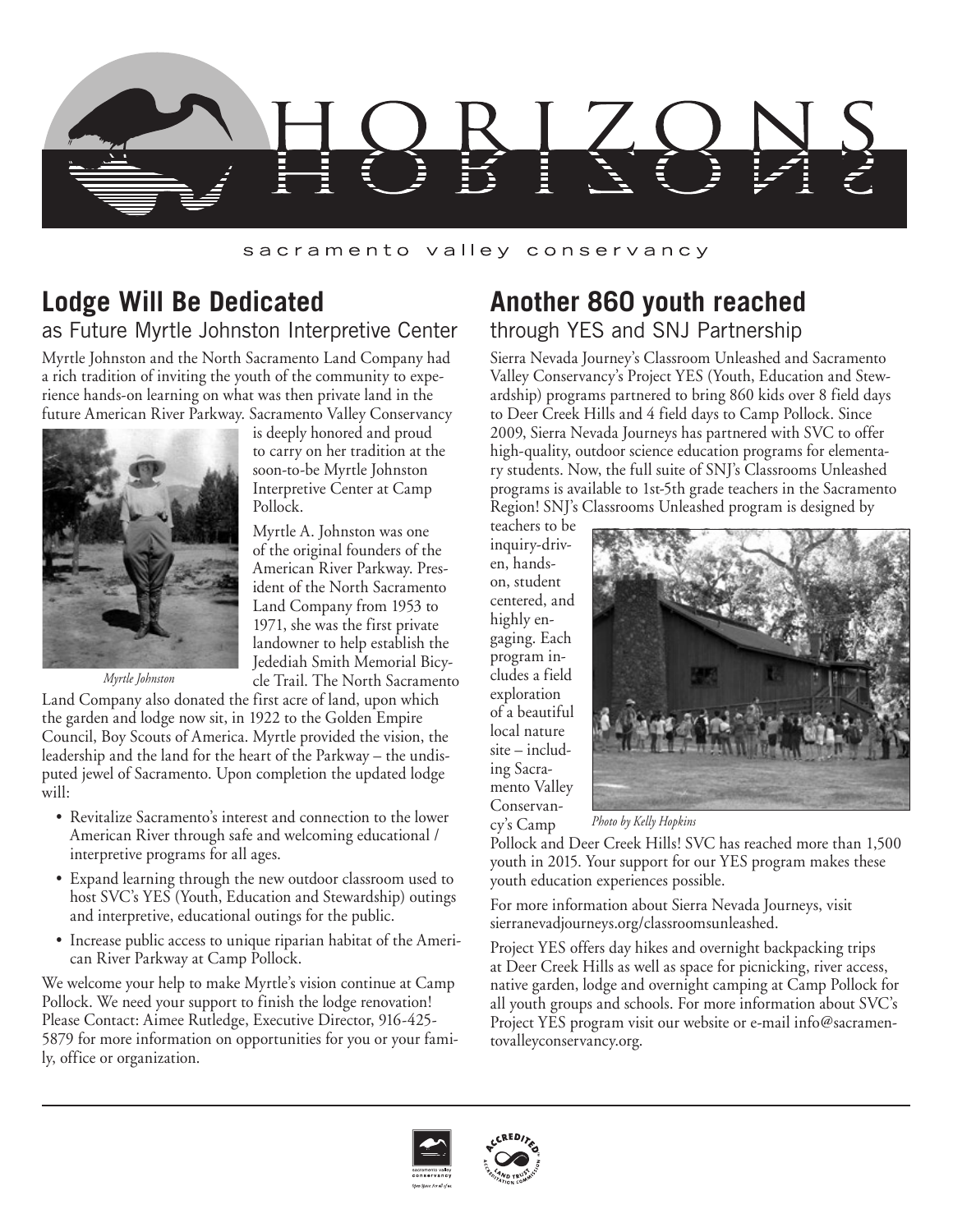

## sacramento valley conservancy

Open Space. For all of us.

#### **Board of Trustees**

Rob Donlan *President* Cassie Gilson *Vice President* Robert Slobe *Secretary* Curtis Fossum *Treasurer* Cydney Bender-Reents Mike Deutsch

Kate Hart Robert Jones Chris Unkel Jay Ziegler

#### **Emeritus Trustees**

Russell Austin Lynn Sadler Dick Troy

#### **Advisory Council**

Beverly Sandeen

**Staff**

Aimee B. Rutledge *Executive Director* Wendy Baty *Administrative Director*

Lucie Adams

*Stewardship Director* Kelly Hopkins *Communications & Marketing Director* Paulette Burgess *Administrative Assistant*

> Gina Silvernale *Outreach Coordinator*

Fred Tracy *Program Assistant* Matthew Gaylord *Camp Pollock & Stewardship Manager*

> Mailing Address P.O. Box 163351 Sacramento, CA 95816

Phone (916) 731-8798 Fax (916) 924-3803

info@sacramentovalleyconservancy.org Nonprofit ID 68-0256214

Fall 2015

# **SVC's 2015 Treasures of the Valley GREAT success!**

Thank you to our attendees, sponsors, volunteers, Board Members, vendors and supporters. SVC was proud to announce the Camp Pollock Lodge restoration and intent



to dedicate the lodge as the Myrtle Johnston Education and Interpretive Center. Attendees had fun dressing up and snapping shots in the 'construction themed' photo booth. Card tables, live music, Vic's adult ice cream floats, silent auction, live

> Kevin McCarty spoke in favor of the progress that has been made at Camp Pollock, honored SVC's 25th Anniversary with an Assembly resolution, and shared his hopes to help bring greater funds and support to the American River Parkway.

*Photo by Linda Thomas*

auction, wine tasting and casual atmosphere made for a memorable evening. Assemblyman



*Photo by Linda Thomas*



*Photo by Linda Thomas*

# **That's a wrap! MTB 2015**

Mountain Bike Season closes at Deer Creek Hills Preserve

As the 2015 Mountain Bike Season closes at Deer Creek Hills we look back on this year's rides and events. MTB season is June through October, with rides held every Monday evening and Guided Mountain Bike rides held every 4th Saturday of the month. Thanks to Folsom Auburn Trail Riders Action Coalition (FATRAC), the local chapter of the International Mountain Biking Association (IMBA), for leading bike programs with SVC. The 3rd Annual Mountain Bike Demo Day was a huge success, thanks to organizers at FA-

## **Matt Gaylord** is moving

Matt Gaylord, *Camp Pollock and Stewardship Manager*, will be moving this December. He has been a fantastic grounds manager at Camp Pollock since the beginning, when SVC became managers for the California State Lands Commission in 2013. Matt has been instrumental in building our Docent Program and community partnerships. He

## **Land Acquisition Sponsors**

Al & Christie Jahns, Law Office of Alfred F. Jahns Robert T. Wendel, M.D.



## **Stewardship Sponsors**

Easton Development Company, LLC Richland Communities Ellison, Schneider & Harris, LLP Gilson Government Strategies Teichert Construction & Teichert Materials

View additional photos from this year's event on our *Facebook* Page.

If you missed our TOV event you may have also missed our 25th anniversary commemorative glasses. We have some glasses still available for purchase for \$5.

If you would like to purchase a 25th anniversary wine glass or would like to purchase a few more to complete the set please contact Paulette at 916-974-4331.



*Photo by Kelly Hopkins*

## TRAC, Bike Dog Brewery and many bike vendors who provided the new top models for cyclists to test ride. Riders enjoyed the 3 pre-marked demo courses and Docents led 2 guided rides. The Demo Day was well attended with over

100 visitors and 15 docents.



*Photo by Kelly Hopkins*

The 2016 MTB season is set to start in June. We look forward to seeing you on the trails.

has also been a tremendous help in building our MTB program and fostering our partnership with FATRAC. Matt will continue to work with SVC remotely.

*Thank you Matt for the hours of trail marking, ride set-up and breakdown, coordination, building partnerships and more. Without you the programs wouldn't be what they are today. Wishing you happy trails!*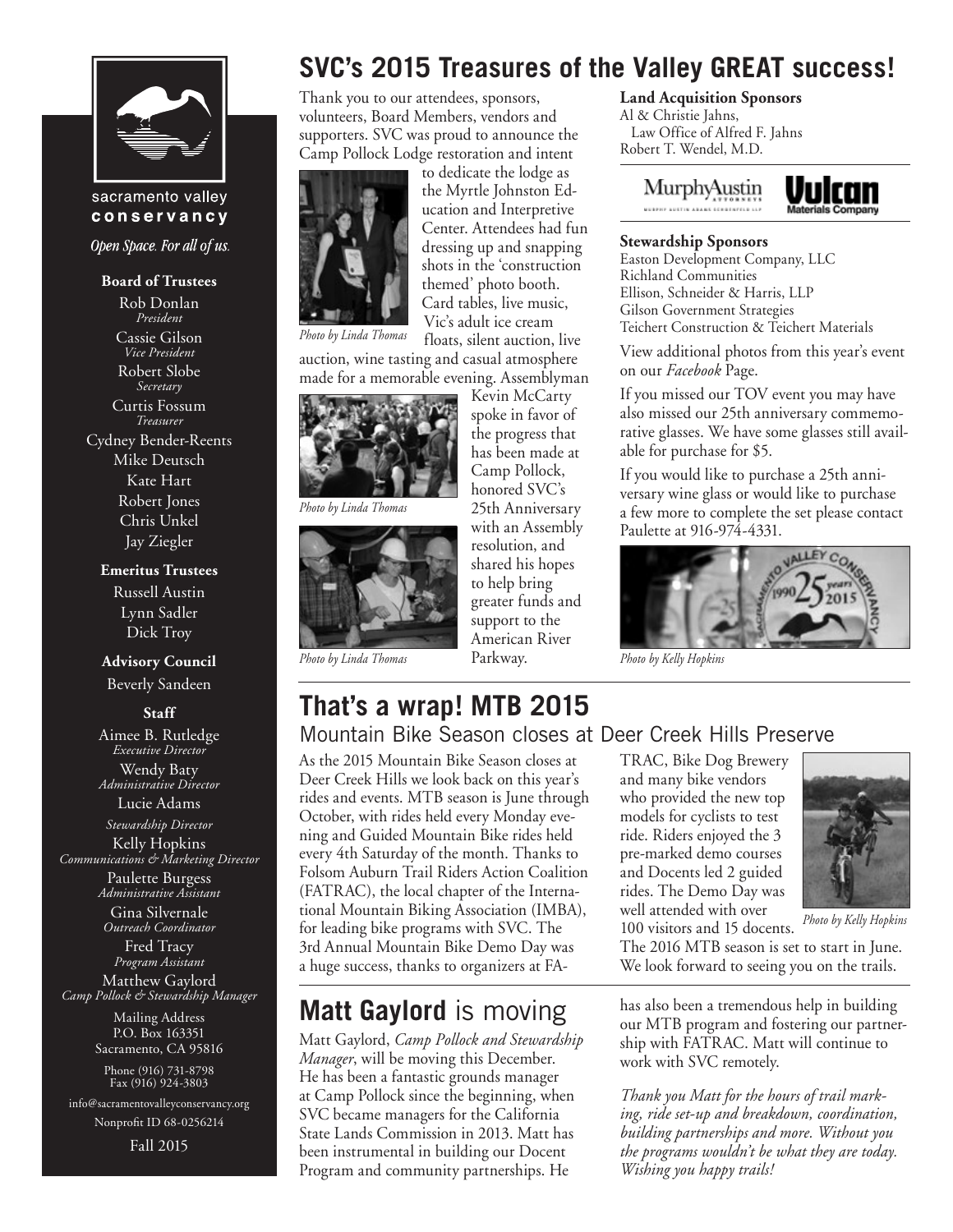## Meet A Docent **Sue Fossum - Docent, Volunteer & Docent Trainer**

Rolling hills, beautiful blue oaks, seasonal creeks, rust and green lichen on granite stones and the opportunity to ride my horse through all of this beautiful wonder. Opportunities for the Cowboy Breakfast, Sunset Rides and being trail support for the Saturday hiking groups. And of course, being an equestrian docent! Sue loves all of these things and feels blessed to be able to be a part of the experiences out at Deer Creek Hills. Sue loves to ride her horses - Blaze, Reno and Blondy. Sue enjoys sharing the trails not only out at Deer Creek Hills, but also as an equestrian docent and President for the American River Parkway Volunteer Equestrian Trail Patrol. Support for preservation of land and trails that can be used by the public for all activities is of huge importance to her and she appreciates the opportunities to serve. Not surprising, Sue also serves on the board of the American River Parkway Foundation! Sue's husband Curt, serves on the board of SVC. Sue has been a registered nurse for over 41 years,

most of that time (35 years) being spent at UC Davis Medical Center. Not wanting to have any free time since retirement, Sue volunteers as an American Heart Association instructor. She assists with classes at UC Davis (CPR, Advanced Cardiac Life Support) and is a qualified First Aid/CPR instructor. She truly enjoys volunteering her time to train SVC docents, Trail Patrol members and others.

*We are so thankful to have you as our Docent Trainer! SVC thanks Sue for her commitment to her MANY roles as a volunteer with SVC, in our community and beyond!* 



# **SVC celebrates with #GivingTuesday**

Tuesday, December 1, 2015, a global day dedicated to giving

Last year, more than 27,000 organizations in 68 countries came together to celebrate #GivingTuesday. Since its founding in 2012, #GivingTuesday has inspired giving around the world, resulting in greater donations, volunteer hours, and activities that bring about real change in communities. We invite you to join the movement and to help get out and give this December 1. Get your workplace and local government officials, nonprofits, and small businesses involved in #GivingTuesday. Encourage them to officially sign up as partners on the website (www.givingtuesday.

org) and to organize a campaign that promotes a cause or charity that is meaningful to them.

Donate online at www.sacramentovalleyconservancy.org, tell your family, friends and co-workers where and why you give. Or better yet, ask them to make a donation instead of getting you a gift this year! Thank you for your support of SVC. We are really excited about GivingTuesday, and hope you will participate in all our year-end activities!

# **WINGTUESDAY**

| <b>Donation Form</b>                                                                                                                                       | $\Box$ \$1,000 $\Box$ \$500 $\Box$ \$250 $\Box$ \$100 $\Box$ \$50 $\Box$ Other                                                                            |
|------------------------------------------------------------------------------------------------------------------------------------------------------------|-----------------------------------------------------------------------------------------------------------------------------------------------------------|
| I want to make a difference and help create a legacy<br>for the future and preserve Sacramento's beautiful<br>open space, natural habitat and agriculture. |                                                                                                                                                           |
|                                                                                                                                                            |                                                                                                                                                           |
|                                                                                                                                                            | Street                                                                                                                                                    |
|                                                                                                                                                            | City City State City                                                                                                                                      |
|                                                                                                                                                            | Phone Fax                                                                                                                                                 |
|                                                                                                                                                            | Email                                                                                                                                                     |
|                                                                                                                                                            | Contact me about: $\Box$ Planned Giving $\Box$ Becoming a Volunteer                                                                                       |
|                                                                                                                                                            | Gifts to the Sacramento Valley Conservancy are tax deductible. For more info, please call (916) 731.8798 or email us info@sacramentovalleyconservancy.org |